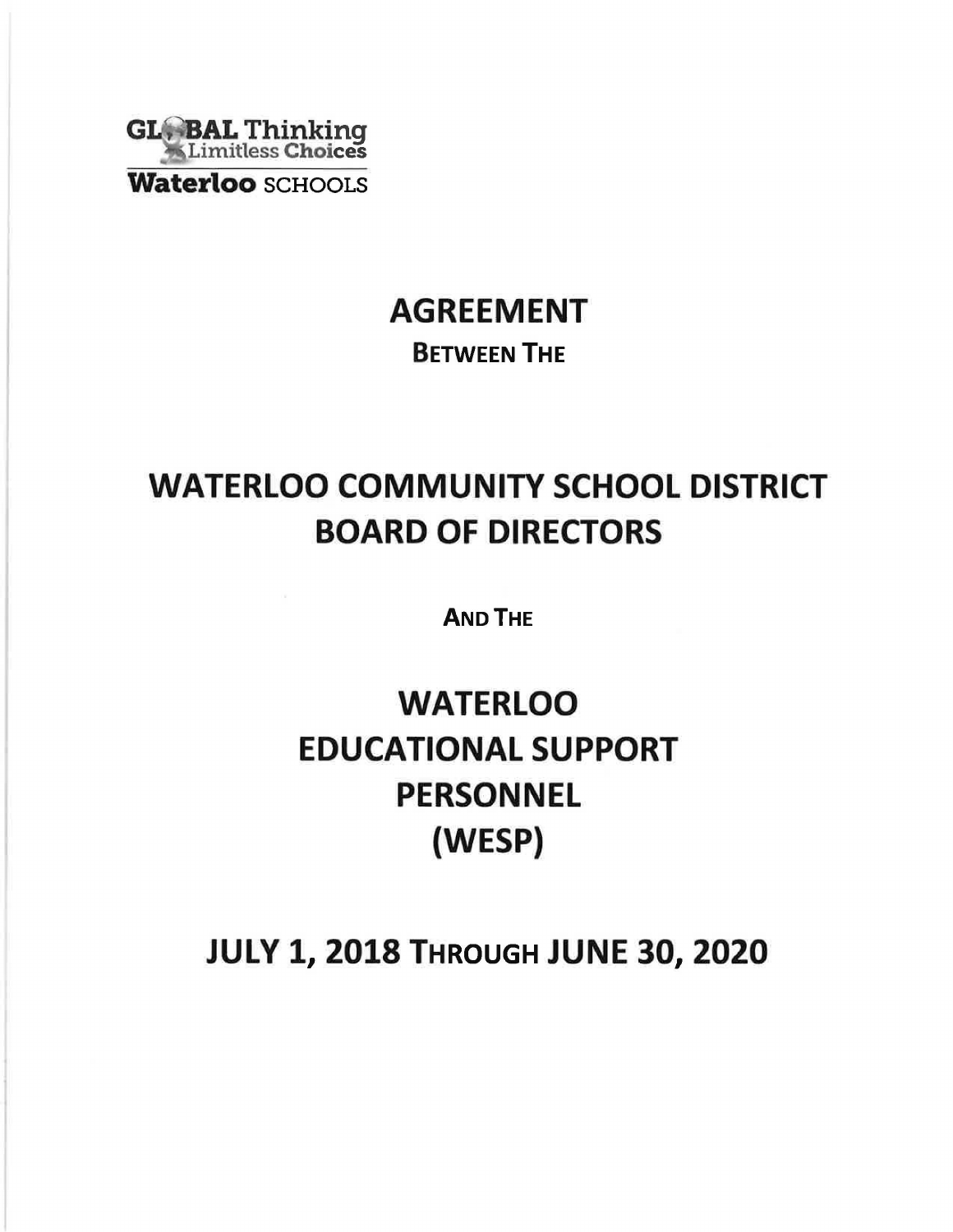## **NONDISCRIMINATION**

It is the policy of the Waterloo Community School District not to illegally discriminate on the basis of race, color, national origin, sex, disability, religion, creed, age (for employment), marital status (for programs), sexual orientation, gender identity and socioeconomic status (for programs) in its educational programs and its employment practices. There is a grievance procedure for processing complaints of discrimination. If you have questions or a grievance related to this policy please contact the district Equity/Affirmative Action Officer, Dr. Beverly Smith, Associate Superintendent for Human Resources/Equity, 1516 Washington Street, 319- 433-1800, smithb@waterlooschools.org.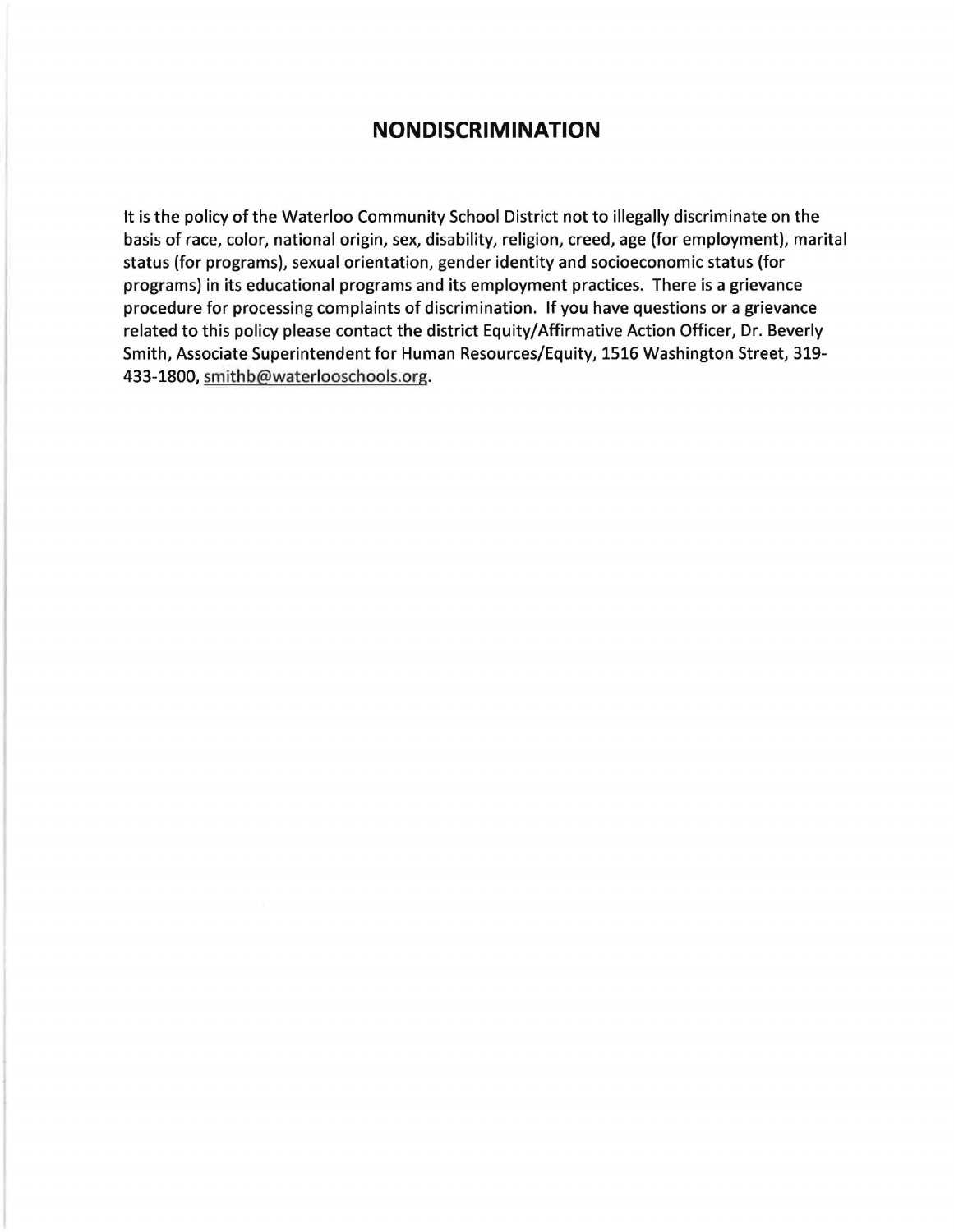#### **DURATION**

IN WITNESS WHEREOF of the parties hereto have caused this Agreement to be signed by their respective Presidents, attested by their respective chief negotiators, all on the 30<sup>th</sup> day of April, 2018.

**WATERLOO EDUCATIONAL SUPPORT PERSONNEL** 

**Its President** 

Its Chief Negotiator

**BOARD OF EDUCATION OF THE WATERLOO COMMUNITY SCHOOL DISTRICT** 

re McNa **Its President** 

He **Its Chief Negotiator**